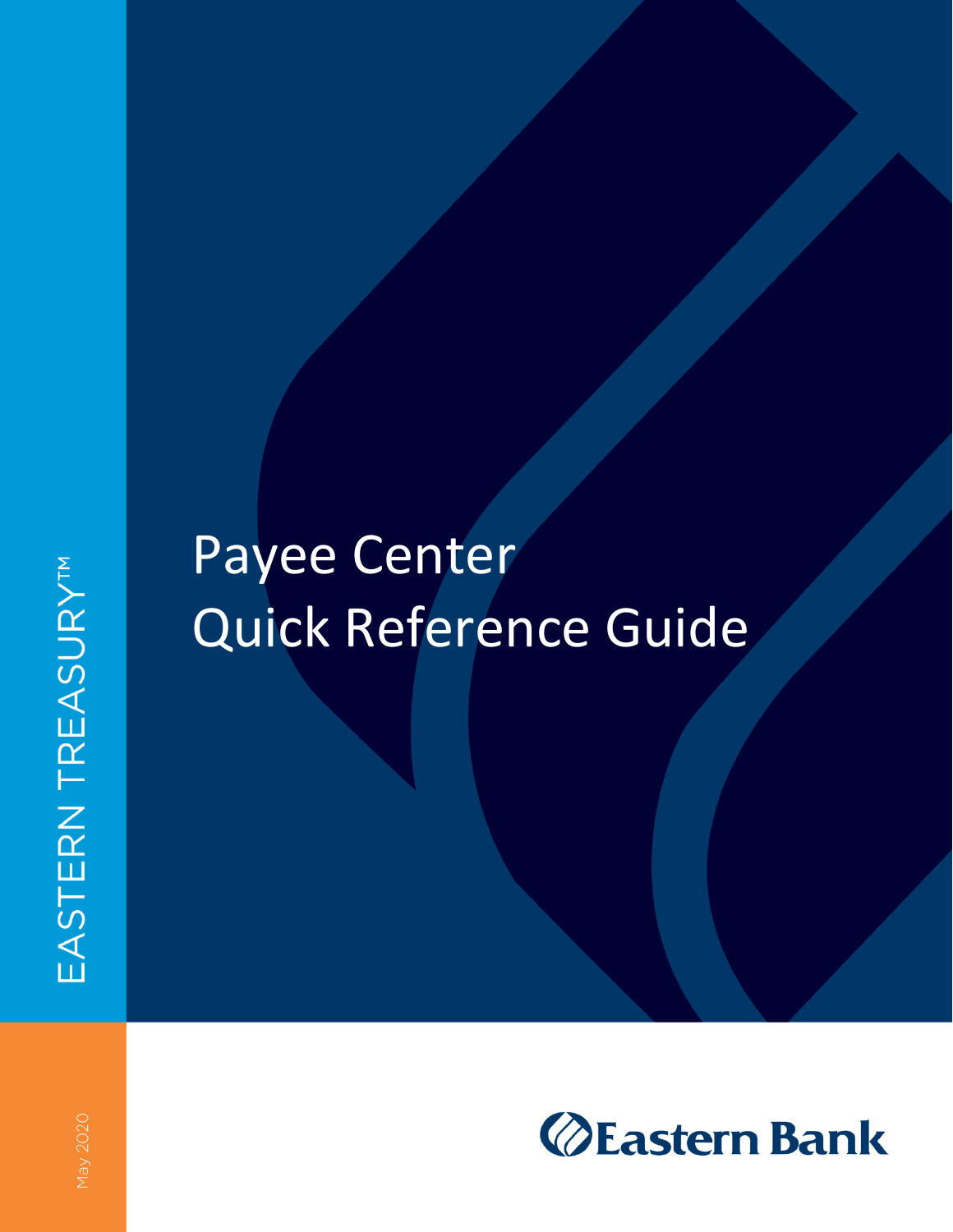## **PAYEE CENTER**

The Payee Center is an optional service that allows you to create a repository of Payee names and payment information. After the Payee is set up and approved, a payment can be created in the Payment Center using an existing payee. Payees can be setup with multiple payment accounts and can be modified or deleted if needed.

Updates or deletions to Payees will not affect transactions that have already been entered or are in process.

## **TO ADD A PAYEE:**

- **1.** From Home, select **Administration and Settings > Payee Center.**
- **2.** Click **Add New Payee.**

|        | <b>Payee Center</b><br>Add Widget                                                |                |                               |                   |                   |                     |                    |                     |   |
|--------|----------------------------------------------------------------------------------|----------------|-------------------------------|-------------------|-------------------|---------------------|--------------------|---------------------|---|
|        | Payee Center                                                                     |                |                               |                   |                   |                     |                    |                     | 森 |
|        | ⊕ Add New Payee BeExport Payees A Print Payees + Import<br>C 04/02/2020 11:26 AM |                |                               |                   |                   |                     |                    |                     |   |
|        | All Payees<br>Select fields<br>Filter<br>$\overline{\phantom{a}}$                |                |                               |                   |                   | $\scriptstyle\rm v$ |                    |                     |   |
|        | $\Box$ All                                                                       | <b>Actions</b> | Name                          | <b>Payee Type</b> | <b>Payee Name</b> | <b>Payee Email</b>  | <b>Payee Phone</b> | <b>Payee Mobile</b> | * |
| $\Box$ |                                                                                  | View $\sim$    | Barbara Tyr Consulting Jul 26 | Individual        |                   |                     |                    |                     |   |
| $\Box$ |                                                                                  | View $\sim$    | <b>Bernadeta Bakery</b>       | <b>Business</b>   |                   |                     |                    |                     |   |
| $\Box$ |                                                                                  | View $\sim$    | China                         | <b>Business</b>   |                   |                     |                    |                     |   |
| $\Box$ |                                                                                  | View $\sim$    | <b>DR</b> Test                | <b>Business</b>   |                   |                     |                    |                     |   |

**3.** At the Payee type, check the appropriate box: **Business** or **Individual**.

| <b>New Payee</b>                          |                   |
|-------------------------------------------|-------------------|
| * Payee Type(s)                           |                   |
| Business Individual<br>$\Box$             |                   |
| Payee Information                         |                   |
| * Name (Business, Individual or Employee) |                   |
|                                           |                   |
| <b>Payee ID Number</b>                    |                   |
|                                           |                   |
| <b>Address Information</b>                | Payee Person      |
| <b>Address Line 1</b>                     | <b>Payee Name</b> |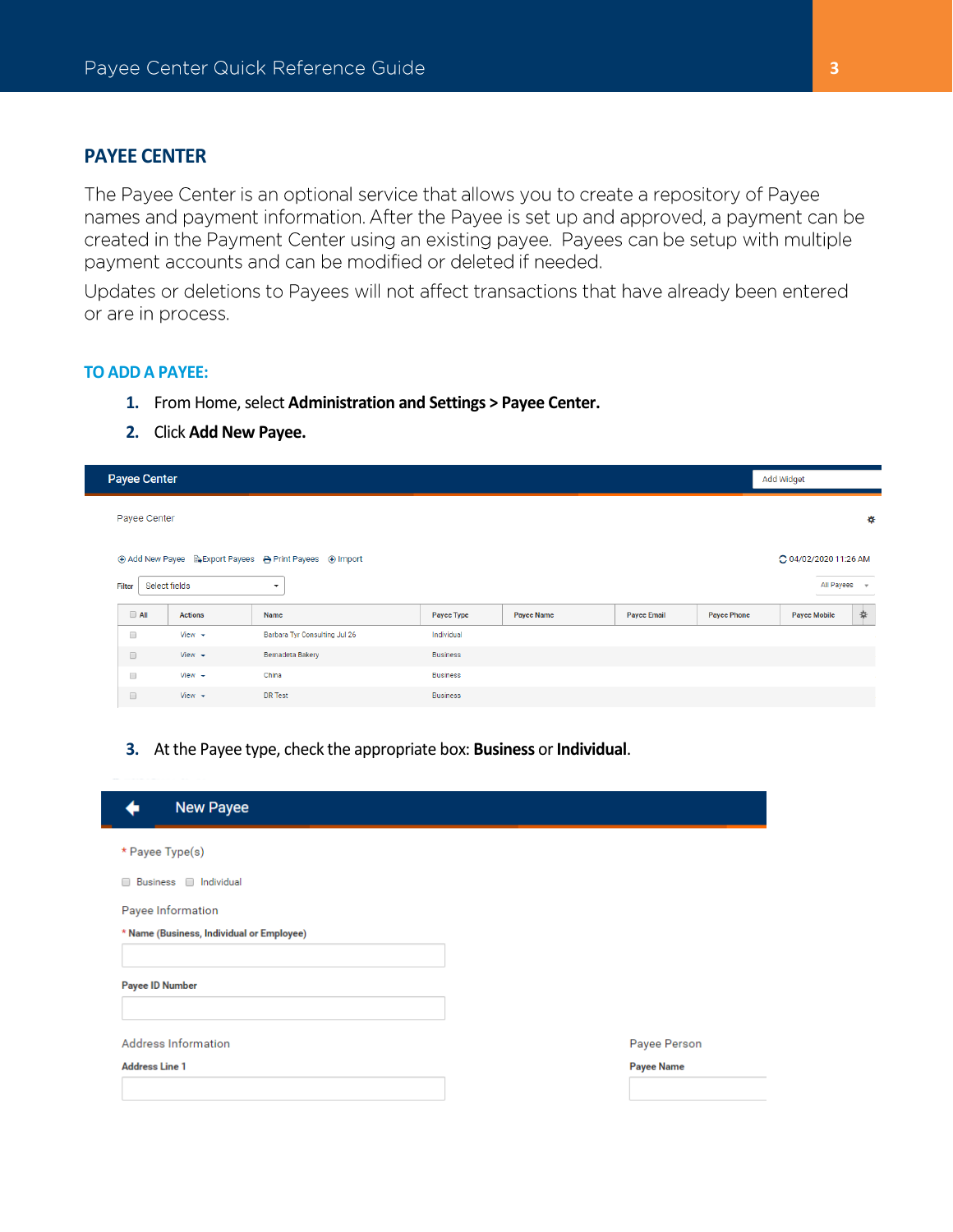Payment Information

- **4.** In the **Payee Information** section, enter the **name, ID number** *(optional)* and **address(only required for wires).**
	- a. For ACH Payments, the payee name has a maximum of 22 characters that should be entered in the name field to allow the payment to be sent without receiving an error.
- **5.** *(optional)* In the **Payee Person** section, enter the **name** and **contact Info**.

| <b>New Payee</b>                          |   |                   |
|-------------------------------------------|---|-------------------|
| * Payee Type(s)                           |   |                   |
| <b>Business D</b> Individual              |   |                   |
| Payee Information                         |   |                   |
| * Name (Business, Individual or Employee) |   |                   |
|                                           |   |                   |
| <b>Payee ID Number</b>                    |   |                   |
|                                           |   |                   |
| <b>Address Information</b>                |   | Payee Person      |
| <b>Address Line 1</b>                     |   | <b>Payee Name</b> |
|                                           |   |                   |
| <b>Address Line 2</b>                     |   | Email             |
|                                           |   |                   |
| <b>City</b>                               |   | Phone             |
|                                           |   |                   |
| <b>State</b>                              |   | <b>Mobile</b>     |
|                                           |   |                   |
| Province                                  |   | Fax               |
|                                           |   |                   |
| <b>Postal Code</b>                        |   |                   |
|                                           |   |                   |
| Country                                   |   |                   |
| Select a Country                          | ۷ |                   |

**6.** In the **Payment Information** section, Input **Payment Account Information** for the Payee.

| Complete Account Information to enable payments and collections for this Payee.<br>Enter Bank Information @ Use IBAN (1)<br>Payment Methods Accepted by this Account<br>* Account Number<br><b>Account Type</b><br>Selected payment types will be active for this account.<br>Checking<br>8888888<br>v<br>Required for Payment Types using NACHA clearing<br>Consumer Collections<br>method<br>Corporate/Vendor Payments<br>Internet Initiated Collections<br>* Bank Routing Code<br>Wire - International<br>011301798 - EASTERN BANK<br>v<br>Corporate Collections<br>Corporate Trade Exchange<br><b>FASTERN BANK</b><br>441 Main St<br>Cash Concentration<br>Melrose, MA<br>Cash Disbursement<br><b>US</b><br>Telephone Initiated Collections<br>* Currency<br>Wire - Domestic<br>USD - US DOLLAR<br>v<br>Consumer Payments | <b>Account Information</b> |  |  |
|-------------------------------------------------------------------------------------------------------------------------------------------------------------------------------------------------------------------------------------------------------------------------------------------------------------------------------------------------------------------------------------------------------------------------------------------------------------------------------------------------------------------------------------------------------------------------------------------------------------------------------------------------------------------------------------------------------------------------------------------------------------------------------------------------------------------------------|----------------------------|--|--|
|                                                                                                                                                                                                                                                                                                                                                                                                                                                                                                                                                                                                                                                                                                                                                                                                                               |                            |  |  |
|                                                                                                                                                                                                                                                                                                                                                                                                                                                                                                                                                                                                                                                                                                                                                                                                                               |                            |  |  |
|                                                                                                                                                                                                                                                                                                                                                                                                                                                                                                                                                                                                                                                                                                                                                                                                                               |                            |  |  |
|                                                                                                                                                                                                                                                                                                                                                                                                                                                                                                                                                                                                                                                                                                                                                                                                                               |                            |  |  |
|                                                                                                                                                                                                                                                                                                                                                                                                                                                                                                                                                                                                                                                                                                                                                                                                                               |                            |  |  |
|                                                                                                                                                                                                                                                                                                                                                                                                                                                                                                                                                                                                                                                                                                                                                                                                                               |                            |  |  |
|                                                                                                                                                                                                                                                                                                                                                                                                                                                                                                                                                                                                                                                                                                                                                                                                                               |                            |  |  |
|                                                                                                                                                                                                                                                                                                                                                                                                                                                                                                                                                                                                                                                                                                                                                                                                                               |                            |  |  |
|                                                                                                                                                                                                                                                                                                                                                                                                                                                                                                                                                                                                                                                                                                                                                                                                                               |                            |  |  |
|                                                                                                                                                                                                                                                                                                                                                                                                                                                                                                                                                                                                                                                                                                                                                                                                                               |                            |  |  |
|                                                                                                                                                                                                                                                                                                                                                                                                                                                                                                                                                                                                                                                                                                                                                                                                                               |                            |  |  |
|                                                                                                                                                                                                                                                                                                                                                                                                                                                                                                                                                                                                                                                                                                                                                                                                                               |                            |  |  |
|                                                                                                                                                                                                                                                                                                                                                                                                                                                                                                                                                                                                                                                                                                                                                                                                                               |                            |  |  |
|                                                                                                                                                                                                                                                                                                                                                                                                                                                                                                                                                                                                                                                                                                                                                                                                                               |                            |  |  |
|                                                                                                                                                                                                                                                                                                                                                                                                                                                                                                                                                                                                                                                                                                                                                                                                                               |                            |  |  |
| > Intermediary Bank Information                                                                                                                                                                                                                                                                                                                                                                                                                                                                                                                                                                                                                                                                                                                                                                                               |                            |  |  |